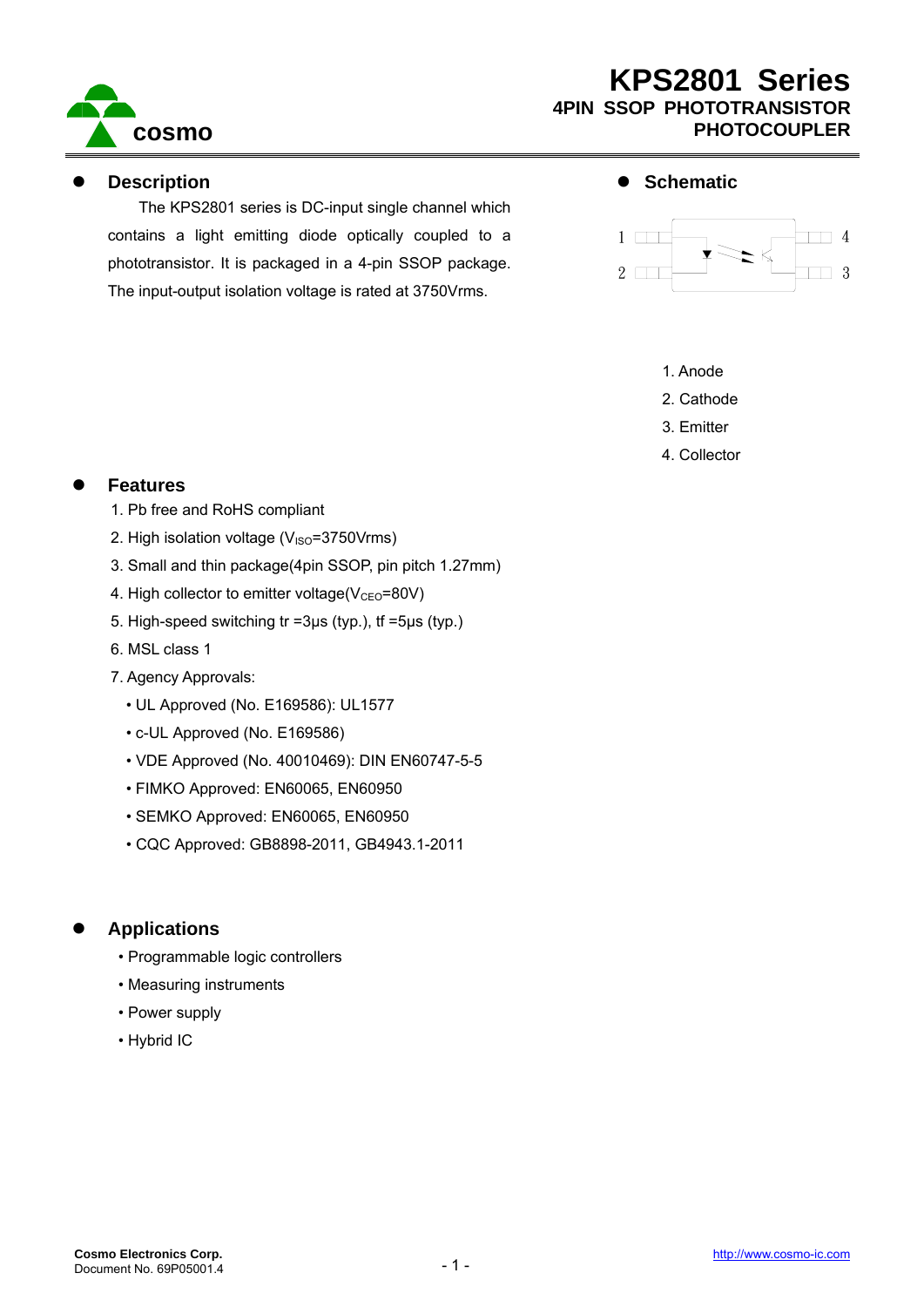

#### **Outside Dimension Outside Dimension**





TOLERANCE : ±0.2mm

#### **Device Marking**



# **Notes:**  2801

YWW Y: Year code / WW: Week code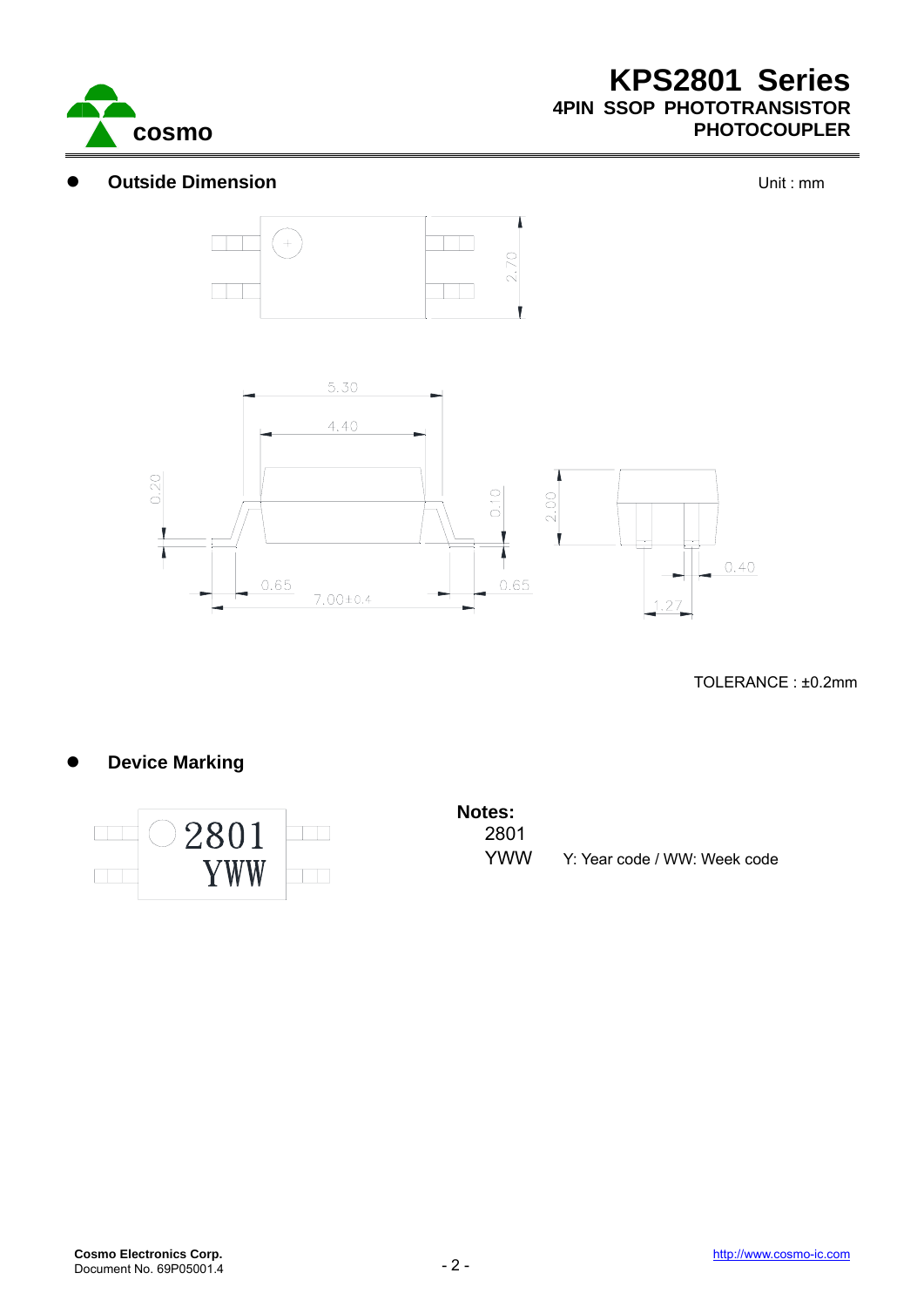

| <b>Absolute Maximum Ratings</b><br>$\bullet$<br>$(Ta=25^{\circ}C)$ |                                      |                  |                 |                      |  |  |
|--------------------------------------------------------------------|--------------------------------------|------------------|-----------------|----------------------|--|--|
|                                                                    | <b>Parameter</b>                     | <b>Symbol</b>    | Rating          | Unit                 |  |  |
|                                                                    | Forward current                      | I <sub>F</sub>   | 50              | mA                   |  |  |
|                                                                    | Peak forward current(*1)             | l <sub>FP</sub>  | 1               | A                    |  |  |
| Input                                                              | Reverse voltage                      | $V_R$            | 6               | V                    |  |  |
|                                                                    | Power dissipation                    | $P_D$            | 60              | mW                   |  |  |
|                                                                    | Power dissipation derating           | $P_D{}^{\circ}C$ | 0.6             | mW/C                 |  |  |
|                                                                    | Collector-Emitter voltage            | V <sub>CEO</sub> | 80              | V                    |  |  |
| Output                                                             | Emitter-Collector voltage            | V <sub>ECO</sub> | 6               | $\vee$               |  |  |
|                                                                    | Collector current                    | $I_{\rm C}$      | 50              | mA                   |  |  |
|                                                                    | Collector power dissipation          | $P_{C}$          | 160             | mW                   |  |  |
|                                                                    | Collector power dissipation derating | $P_C$ $C$        | 1.2             | mW/°C                |  |  |
|                                                                    | Isolation voltage 1 minute(*2)       |                  | 3750            | <b>Vrms</b>          |  |  |
| Operating temperature                                              |                                      | Topr             | $-55$ to $+115$ | $\mathrm{C}^{\circ}$ |  |  |
| Storage temperature                                                |                                      | Tstg             | $-55$ to $+125$ | $\mathrm{C}^{\circ}$ |  |  |

\*1 PW=100μs,Duty Cycle=1%.

\*2 AC voltage for 1minute at T =25℃, RH=60% between input and output.

#### <sup>z</sup> **Electro-optical Characteristics** (Ta=25℃)

|                                          | LICCII O-OPIICAI OHAI ACIGHSIICS<br>$($ Id-20 $\cup$ $)$ |                  |                                     |             |                          |                          |               |  |
|------------------------------------------|----------------------------------------------------------|------------------|-------------------------------------|-------------|--------------------------|--------------------------|---------------|--|
| <b>Parameter</b>                         |                                                          | Symbol           | <b>Conditions</b>                   | Min.        | Typ.                     | Max.                     | Unit          |  |
| Input                                    | Forward voltage                                          | $V_F$            | $I_F = 5mA$                         | -           | 1.1                      | 1.4                      | $\vee$        |  |
|                                          | Reverse current                                          | l <sub>R</sub>   | $V_R = 5V$                          |             |                          | 5                        | μA            |  |
|                                          | Terminal capacitance                                     | Ct               | $V=0$ , f=1MH <sub>z</sub>          |             | 60                       | -                        | pF            |  |
| Output                                   | Collector dark current                                   | $I_{\text{CEO}}$ | $V_{CE}$ =80V, I <sub>F</sub> =0mA  |             | $\qquad \qquad -$        | 100                      | nA            |  |
| Transfer voltage<br>charac-<br>teristics | Current transfer ratio                                   | <b>CTR</b>       | $I_F$ =5mA, $V_{CE}$ =5V            | 50          | $\overline{\phantom{m}}$ | 600                      | %             |  |
|                                          |                                                          |                  | $I_F = 1mA$ , $V_{CF} = 5V$         | 15          |                          |                          | $\frac{0}{0}$ |  |
|                                          | Collector-Emitter saturation                             |                  | $V_{CE}(sat)$   $I_F$ =10mA, lc=2mA |             | 0.1                      | 0.3                      | $\vee$        |  |
|                                          | <b>Isolation resistance</b>                              | Riso             | <b>DC500V</b>                       | $5x10^{10}$ | $10^{11}$                | $\overline{\phantom{0}}$ | Ω             |  |
|                                          | Floating capacitance                                     | Cf               | $f=1MHz$<br>$V=0$                   |             | 0.4                      | $\overline{\phantom{a}}$ | pF            |  |
|                                          | Response time (Rise)(*3)                                 | tr               | Vce=5V,Ic=2mA,R∟=100 $\Omega$       |             | 3                        | 18                       | μs            |  |
|                                          | Response time (Fall) (*3)                                | tf               |                                     | -           | 5                        | 18                       | μs            |  |

\*3 Test Circuit for Switching Time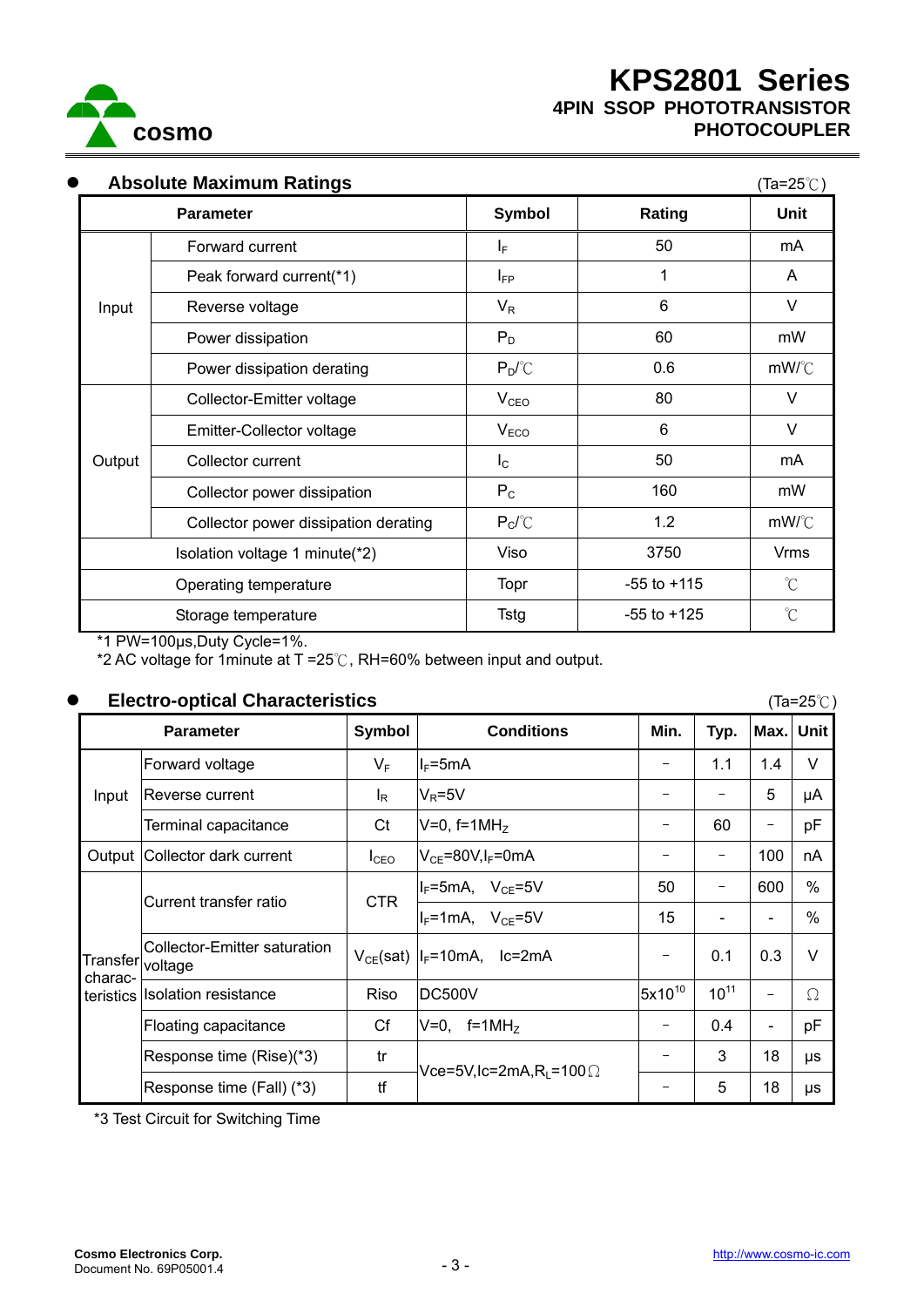

### **Fig.1 Current Transfer Ratio vs. Forward Current**



Forward Current  $I_F$  (mA)

### **Fig.2 Collector Power Dissipation vs. Ambient Temperature**

**Classification table of current transfer ratio is shown below.**

> CTR Rank. CTR (%) KPS28010A 80 TO 160 KPS28010B 130 TO 260 KPS28010C 200 TO 400 KPS28010D 300 TO 600 KPS28010E | 50 TO 600



Ambient Temperature Ta (°C) Ambient Temperature Ta (°C)

### **Fig.4 Forward Current vs. Ambient Temperature**



**Fig.3 Collector Dark Current vs. Ambient Temperature** 



#### **Fig.5 Forward Current vs. Forward Voltage**

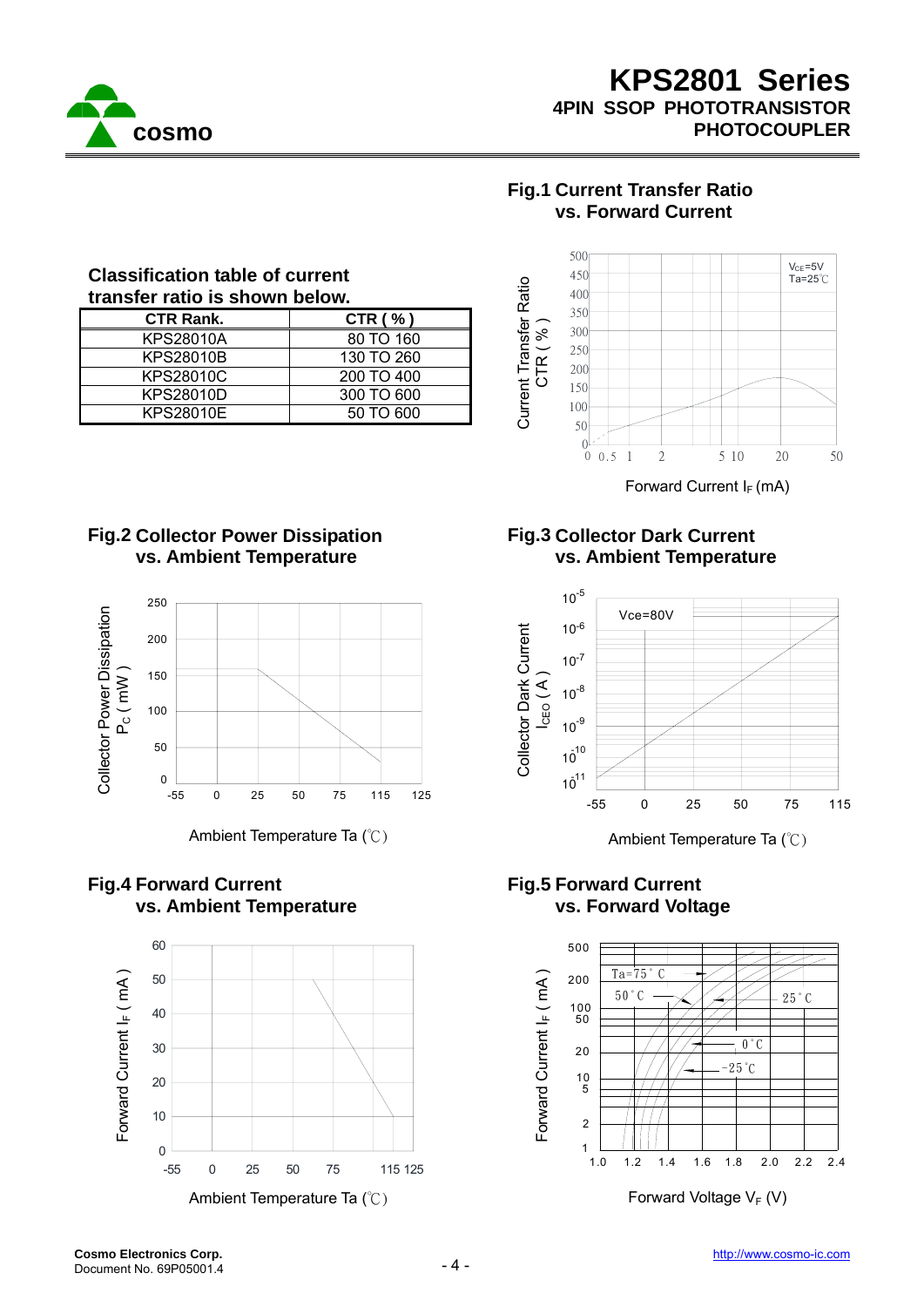



#### **Fig.6 Collector Current vs. Collector-Emitter Voltage**





#### **Fig.10 Response Time (Rise) vs. Load Resistance**



#### **Fig.7 Relative Current Transfer Ratio vs. Ambient Temperature**



#### **Fig.9 Collector-Emitter Saturation Voltage vs. Forward Current**



### **Fig.11 Response Time (Fall) vs. Load Resistance**

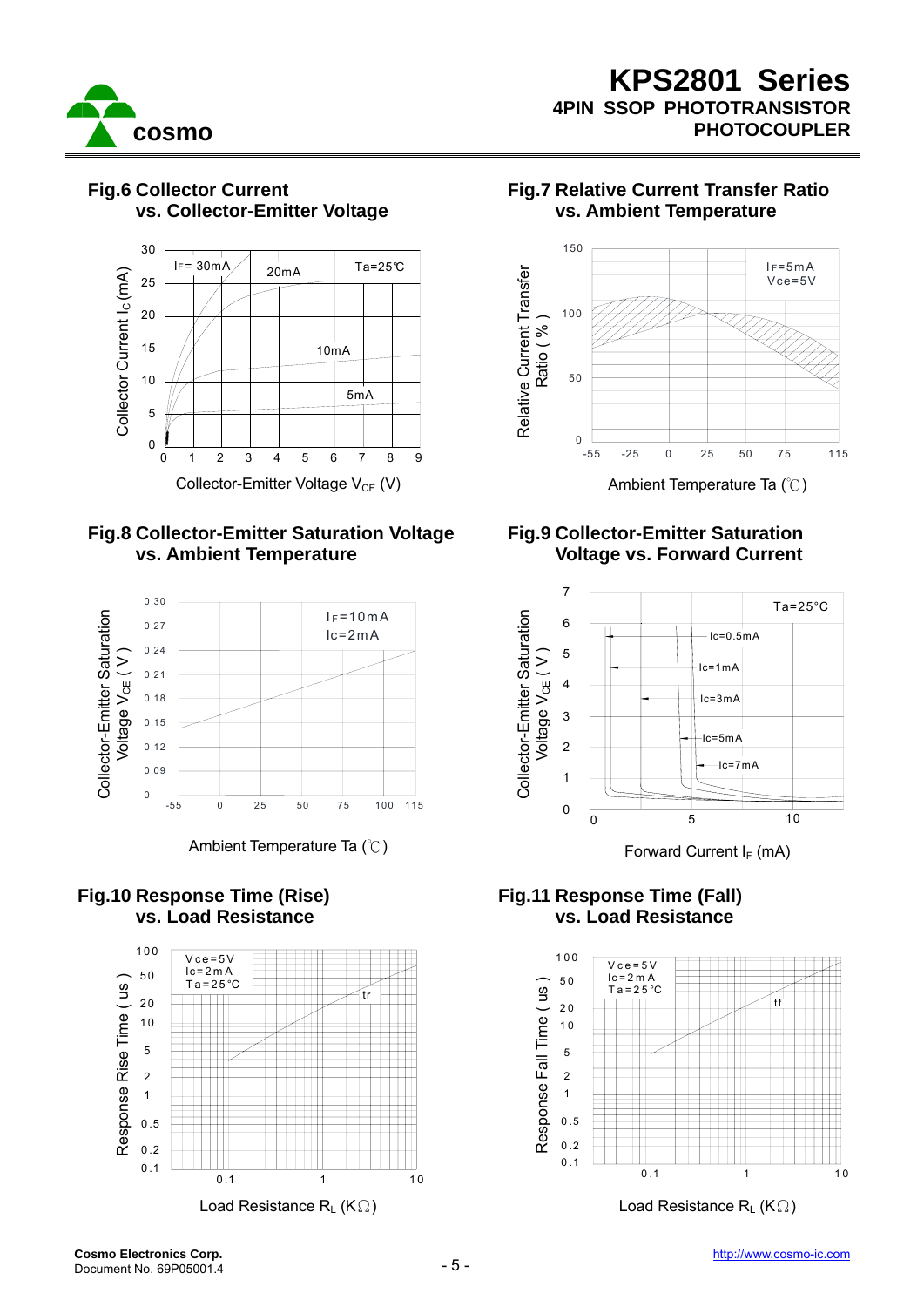

#### **• Test Circuit for Response Time**

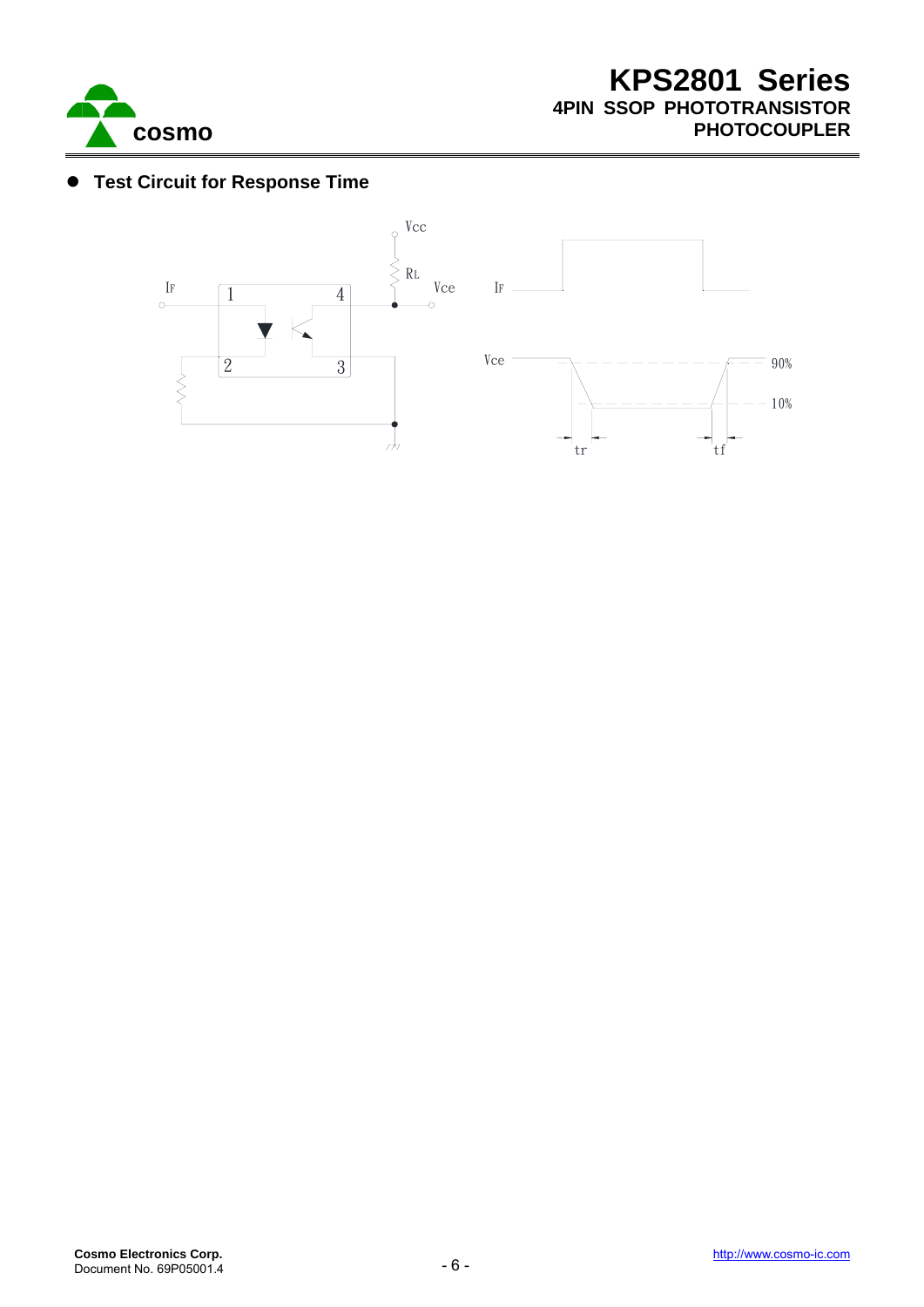

#### z **Recommended Soldering Conditions**

#### **(a) Infrared reflow soldering**:

**Peak reflow soldering:** Time of peak reflow temperature: Time of temperature higher than 230℃: Time to preheat temperature from 180~190℃: Time(s) of reflow: Flux: 260℃ or below (package surface temperature) 10 sec 30-60 sec 60-120 sec Two Rosin flux containing small amount of chlorine (The flux with a maximum chlorine content of 0.2 Wt% is

recommended.)

#### **Recommended Temperature Profile of Infrared Reflow**



10 seconds or less

#### **(b) Wave soldering**:

- Temperature: 260℃ or below (molten solder temperature)
- $\blacksquare$  Time:
	- Preheating conditions: 120℃ or below (package surface temperature)
- Time(s) of reflow:
	-
- Flux:

One Rosin flux containing small amount of chlorine (The flux with a maximum chlorine content of 0.2 Wt% is recommended.)

#### **(c) Cautions**:

■ Fluxes: a section of a Avoid removing the residual flux with freon-based and chlorine-based cleaning solvent.

Avoid shorting between portion of frame and leads.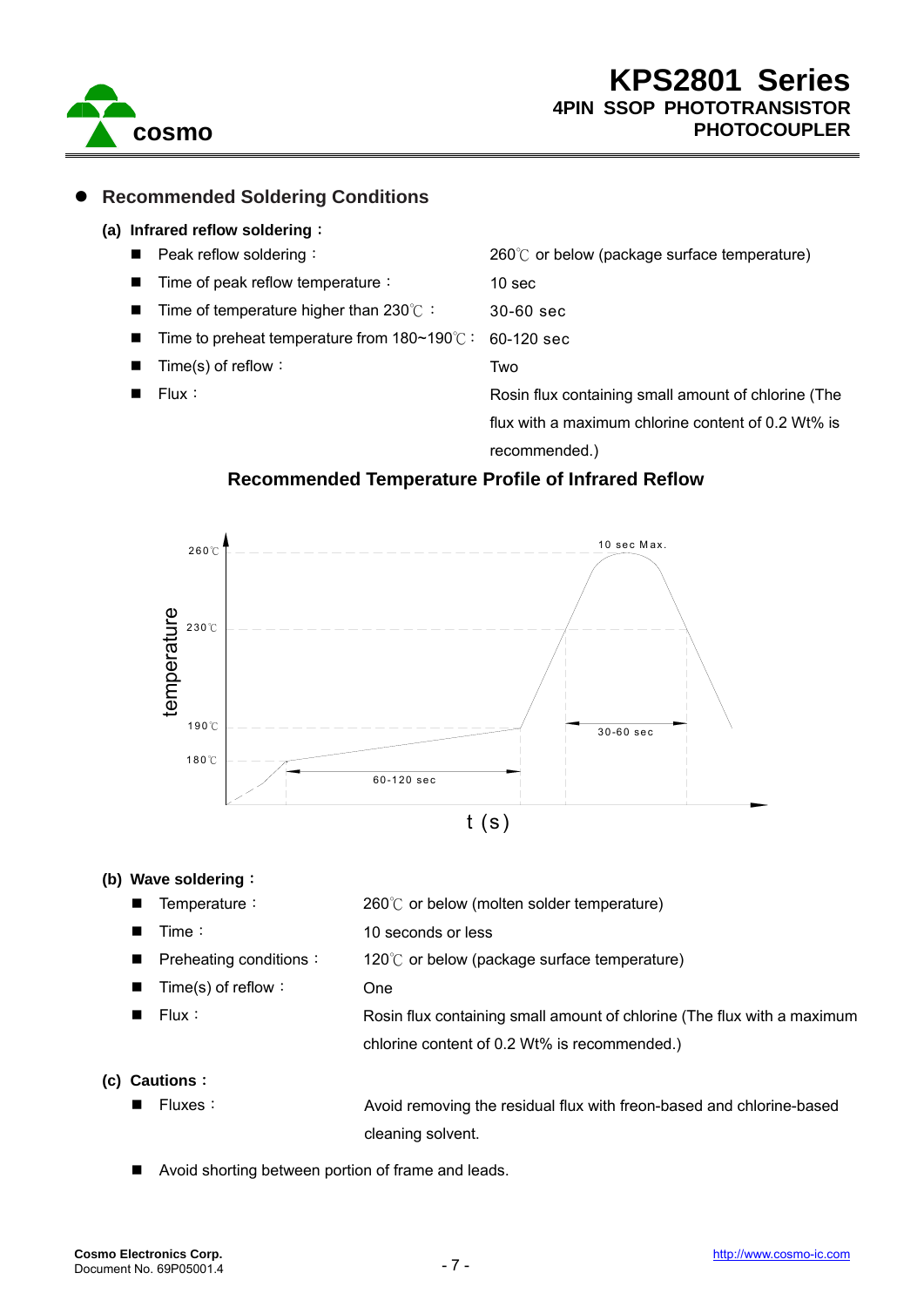

z **Numbering System** 

## **KPS2801 Y (Z)**

#### **Notes:**

KPS2801 = Part No.

- $Y = CTR$  rank option  $(A \sim E)$
- $Z$  = Tape and reel option (TLD  $\cdot$  TRU)

| <b>Option</b> | <b>Description</b>     | <b>Packing quantity</b> |  |  |
|---------------|------------------------|-------------------------|--|--|
| <b>TLD</b>    | TLD tape & reel option | 3000 units per reel     |  |  |
| <b>TRU</b>    | TRU tape & reel option | 3000 units per reel     |  |  |

### **Recommended Pad Layout for Surface Mount Lead Form**



Unit :mm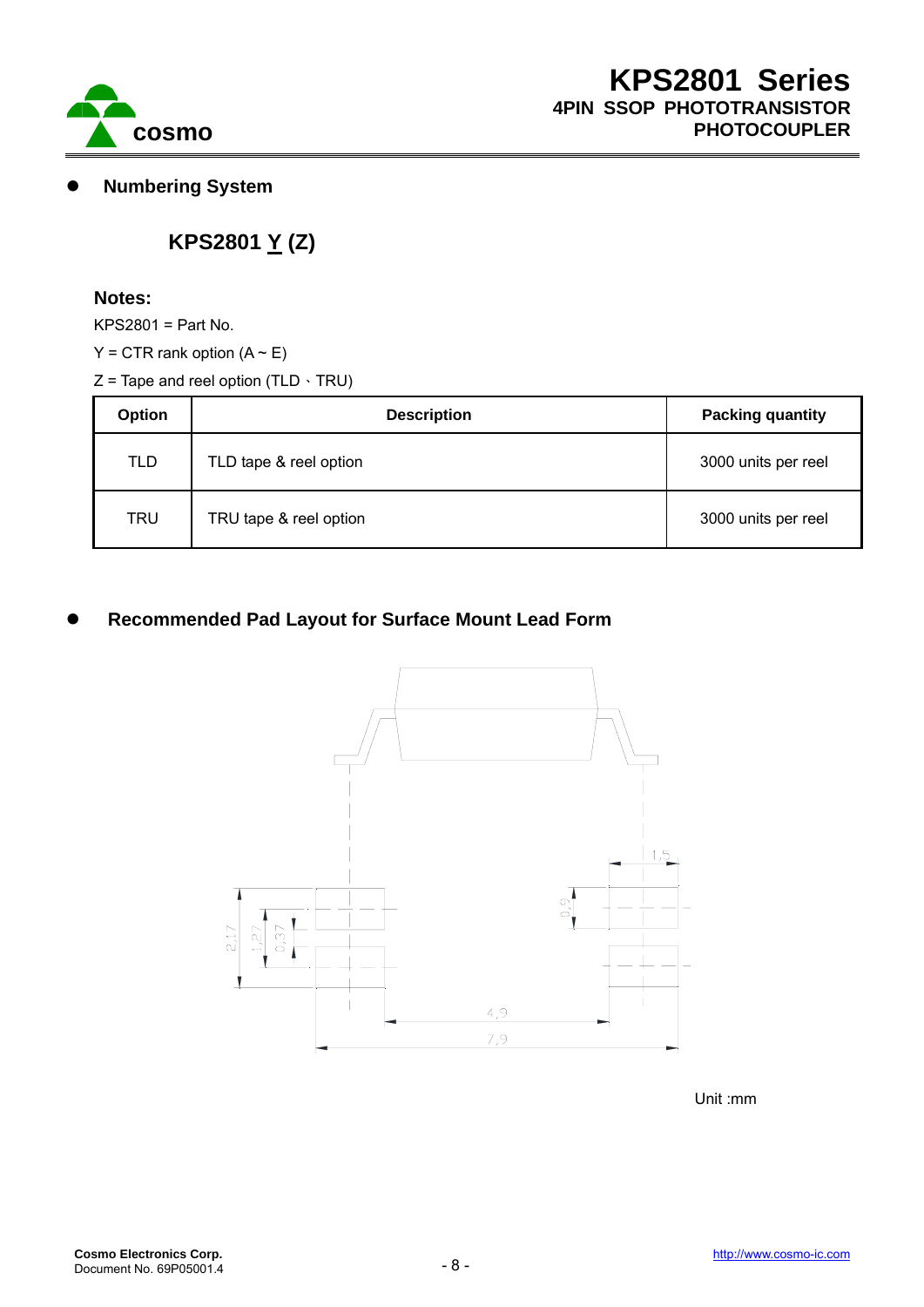

#### z **4-pin SSOP Carrier Tape & Reel**